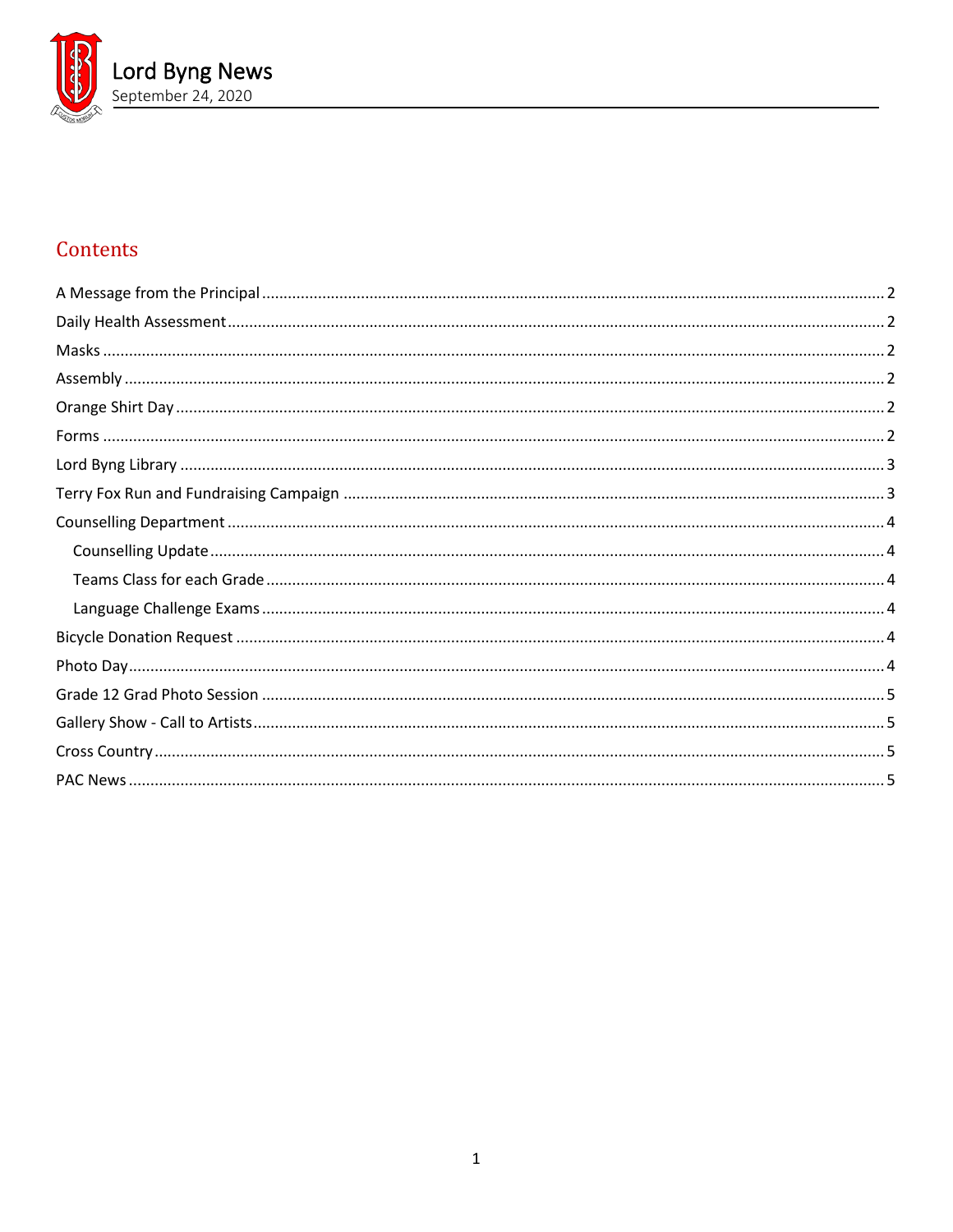## <span id="page-1-0"></span>**A Message from the Principal**

Dear Lord Byng, Parents, Students and Community Members,

Tomorrow will be the first professional day of the school year and in line with our school plan the focus of the staff development will be on Indigenous Teaching and Learning. Chad Carpenter the Indigenous Education Worker at our school will be leading the staff in a series of activities that will include the opportunity to explore the Camosun Bog. The Bog is a rich source of diverse plants and animal life as well as a place of special significance to the Musqueam people. Through the lens of Land Based Pedagogy and Indigenous Teaching and Learning staff will have the opportunity to expand their knowledge of the local area and to adapt curriculum and create project based learning that aligns with the opportunities that are available for class visits to this readily accessible park area.

Next week the school will be holding our opening assemblies that will be presented during the 1-2 Flex period (please see the schedule below). The opening assemblies will provide an opportunity for the School Admin Team to connect with students and to review some very important school items including the School Code of Conduct, the Four Pillars of Learning and the opportunity to introduce new members of staff that have joined our school in September. The assemblies will be held on Wednesday, September 30<sup>th,</sup> which is also Orange Shirt Day, a date that recognizes and acknowledges the injustices of the residential school's system. A special acknowledgement of the significance of Orange Shirt Day will be included in the assemblies.

Have a great weekend everyone and for our students a three-day weekend! Be safe!

<span id="page-1-1"></span>Mr. Wilmann

## **Daily Health Assessment**

Please see the revised [Daily Health Assessment](https://www.vsb.bc.ca/repository/SBAttachments/8e11130a-23bc-4157-9294-1c252018cc4d_DailyHealthAssessment-Student_Sept15003.pdf) form (revised Sept. 15, 2020). If any of your children are experiencing any of the symptoms of illness on the form, contact a health-care provider for further assessment. This includes 8-1-1, or a primary care provider like a physician or nurse practitioner.

## <span id="page-1-2"></span>**Masks**

<span id="page-1-3"></span>Thank you for bringing your masks to school. If you do forget there are disposable masks in the school office.

## **Assembly**

There will be a virtual assembly on Wednesday, September  $30<sup>th</sup>$  for all students. The assembly will take place during flex time. Students who attend class in the morning will stay in their classrooms to watch the assembly in class, dismissal will be at 11am. Students who attend class in the afternoon are asked to arrive to school at 12:50 to watch the assembly in class.

<span id="page-1-4"></span>Any students that do not have a D1(P2) class will be provided a link to watch a recording of the assembly at home.

## **Orange Shirt Day**

**Orange Shirt Day** will be recognized on **Wednesday, September 30** – In the spirit of reconciliation and to witness and honour the healing journey of survivors and their families, please wear your Orange Shirt to recognize and remember the residential school experience. <http://www.orangeshirtday.org/>

## <span id="page-1-5"></span>**Forms**

Student Verification forms were sent home this week (or early next week). Please ensure you review the information on the form and indicate any changes (in coloured ink, not black). Please return the form to the teacher by next Friday, October 2nd.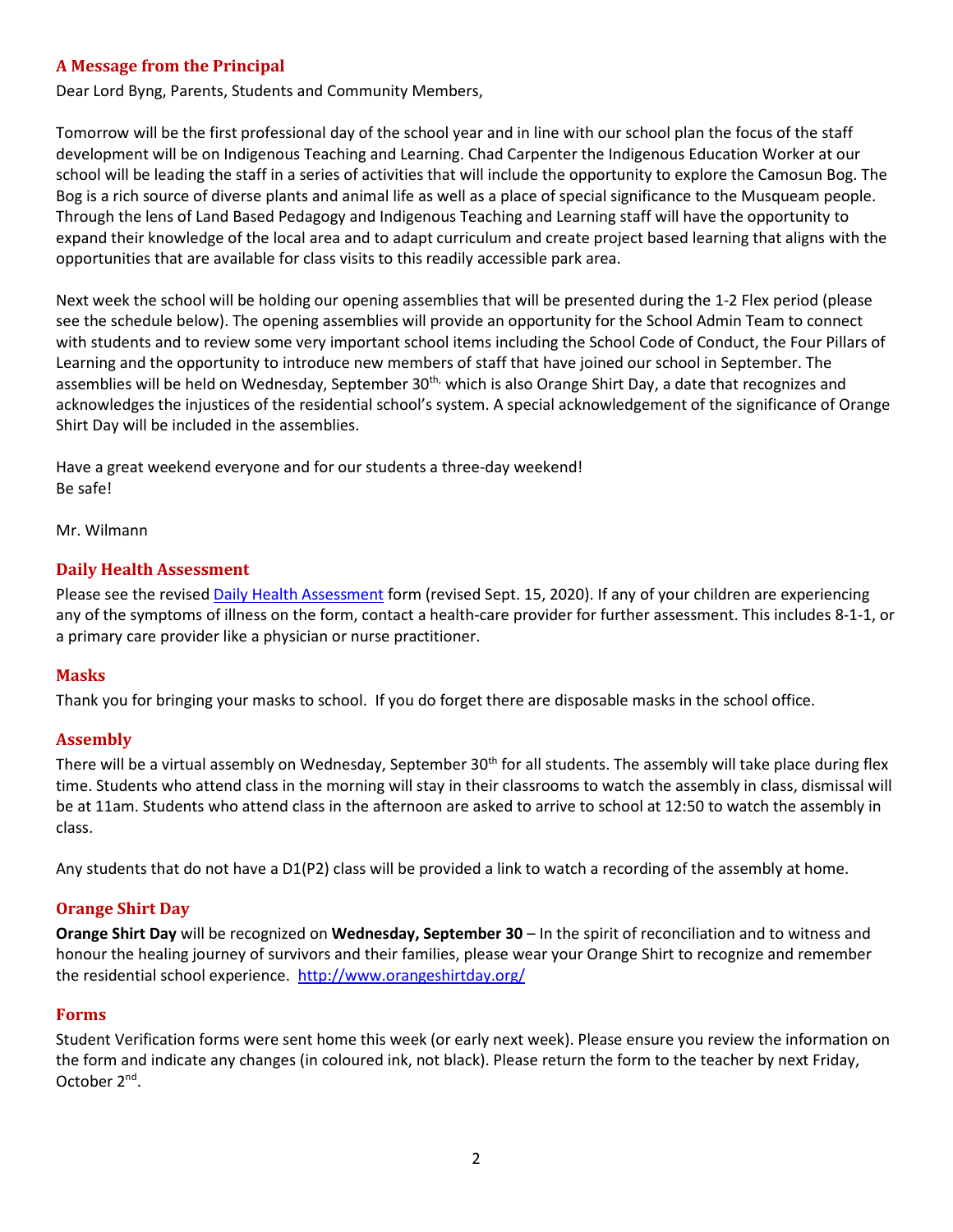If your form has the Personal Health number field highlighted, please ensure you add it to the form as it is required for the school to have this information.

All other forms were sent home the first week of school. If you have not received them, they can be picked up in the office or you can click on the links below.

- **[Media Consent](https://www.vsb.bc.ca/repository/SBAttachments/8e11130a-23bc-4157-9294-1c252018cc4d_VSBPersonalInformationandMediaConsentForm2020-21.pdf)**
- [CASL](https://www.vsb.bc.ca/repository/SBAttachments/8e11130a-23bc-4157-9294-1c252018cc4d_CASLVSBConsent2020-21.pdf)
- [Neighbourhood Field Trip](https://www.vsb.bc.ca/repository/SBAttachments/8e11130a-23bc-4157-9294-1c252018cc4d_NeighbourhoodFieldStudies-ParentGuardianConsentForm2020-21.pdf)
- [Daily Health Assessment](https://www.vsb.bc.ca/repository/SBAttachments/8e11130a-23bc-4157-9294-1c252018cc4d_DailyHealthAssessmentForm-Student_Sept22.pdf) (updated Sept. 22, 2020)

## <span id="page-2-0"></span>**Lord Byng Library**

The library will be up and running, with some adjustments, this year. We are trying to support student learning and reading as safely as possible. We will not have in and out privileges into the library for students to check out books, however, they will be able to request books.

Students are encouraged to access *lordbynglibrary.weebly.com* to browse the catalogue. There is a BOOK REQUEST FORM button that allows students to enter information on how the Ms. Rezler can locate them when they are at school in order for the books to be delivered to them during that class. Additionally, there is a BOOK REQUEST FORM on the library door for students to fill out with a red folder for the drop off of the form.

It is so important that students continue to read. Ms. Rezler is happy to help with book recommendations as well as research for assignments. Please email her if your student has any questions or would like some support from the library on their school work.

## *KEEP ON READING!!*

<span id="page-2-1"></span>If you still have any books at home, please return them as soon as possible. Thank you.

## **Terry Fox Run and Fundraising Campaign**

**Who:** All students and staff who want to RUN the Terry Fox Route as a group (Due to Covid restrictions which limits the amount of participants we can only have RUNNERS take part this year)

**What:** Terry Fox Run (Since we can't do our school wide event in the regular way due to social distancing, we encourage you to join us to continue the tradition). Prizes for top runners and random draw prizes (gift cards and T-shirts) will be provided.

**When:** Wednesday, October 7 during F.I.T. FLEX TIME (Time to Be Announced)

Where: Pacific Spirit Park at 16<sup>th</sup> Avenue and Imperial Drive, (where Discovery turns into Imperial Drive).

**Why:** To raise money for Cancer research, celebrate Terry Fox's Marathon of Hope, to get some fresh air and get some exercise. Please click [HERE](https://secure.terryfox.ca/registrant/TeamFundraisingPage.aspx?TeamID=915903) to donate and help us reach our goal of \$8000. Students can get involved by creating their own fundraising page under their school name: **https://terryfox.org/schoolrun/students/**. Thank you for your supporting our school in the fight against cancer and continuing Terry's legacy! #terryfoxschoolrun @terryfoxfoundation

## **How: All Interested runners MUST clic[k HERE](https://forms.office.com/Pages/ResponsePage.aspx?id=WC6KCzB7CEq6t9dVWeDjpcU6_SJBxJFAvnYu4EP3zdBUMFhPMEdMNDFPSzg1QTVYVjQ5QjVIV1MzRy4u) to register.**

For more information please go to the [Terry Fox Run](https://www.vsb.bc.ca/schools/lord-byng/About-Us/news/_layouts/15/ci/post.aspx?oaid=b91a2c78-23a4-437d-b6b4-ff6e8ca2ce76&oact=20001) page on our website.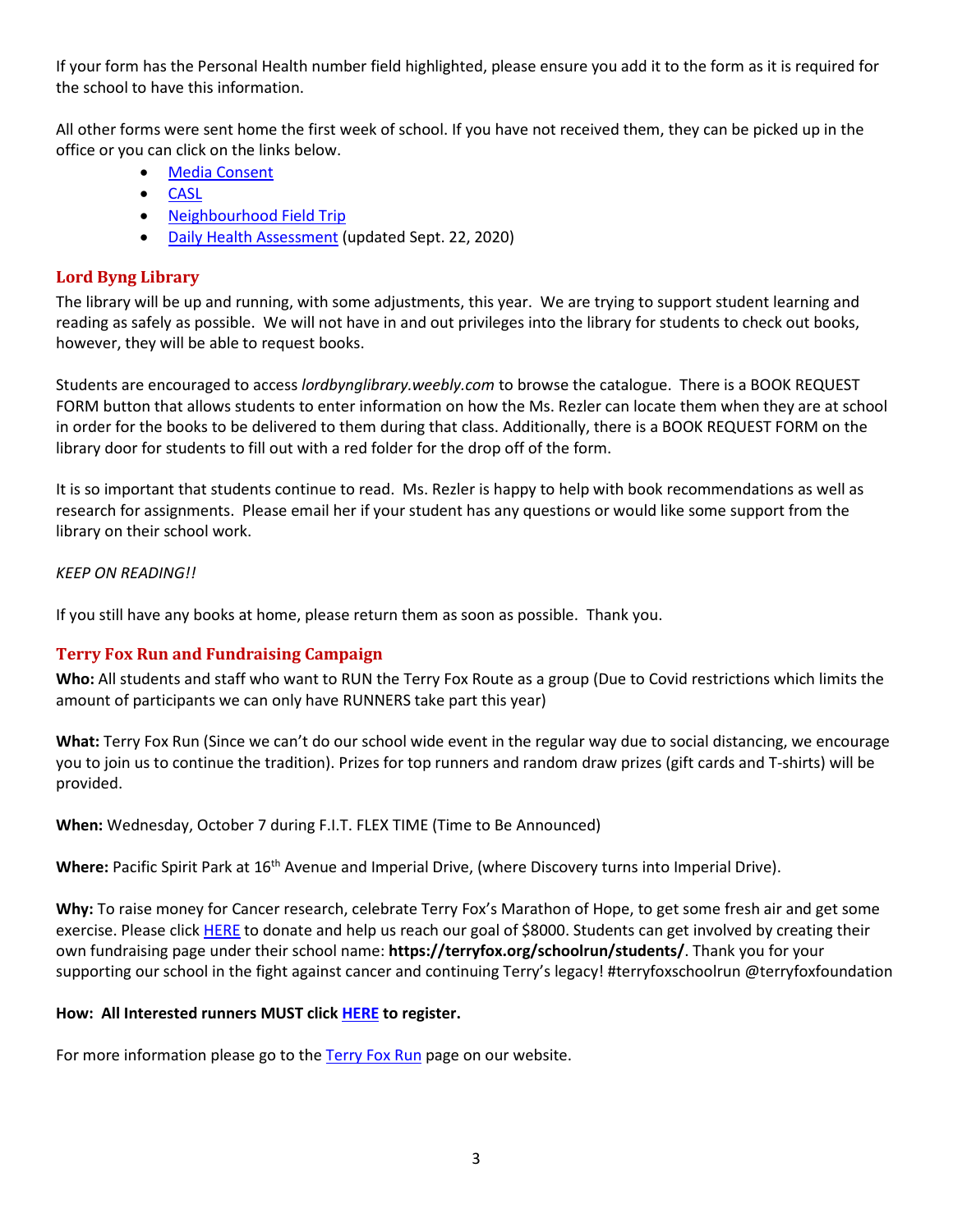## <span id="page-3-0"></span>**Counselling Department**

Counsellors have been assigned to students by their last name (for all grades):

A to Gr Mr. R. Greenshield[s rgreenshields@vsb.bc.ca](mailto:rgreenshields@vsb.bc.ca) Gs to L Ms. J. Radi[c jradic@vsb.bc.ca](mailto:jradic@vsb.bc.ca) M to Te Ms. Smith (Ms. Smith is currently out of the office, please contact Mr. Rymer effective Monday, September 28th @ [rrymer@vsb.bc.ca\)](mailto:rrymer@vsb.bc.ca) Tf to Z Ms. Birsan [ibirsan@vsb.bc.ca](mailto:ibirsan@vsb.bc.ca)

## <span id="page-3-1"></span>*Counselling Update*

Dear Students and Parents,

Counsellors would like to thank you all for your patience during the first couple of weeks of school. We worked hard to try and meet all your various timetable needs. Moving forward, we would like students to see only their own counsellor (see above). Students are welcome to come and meet us in person (2 meters apart and with a mask on  $\mathcal{Q}$ ) and/or give us a phone call. Parents are asked to call their child's counsellor, or email to schedule a remote meeting time.

<span id="page-3-2"></span>We are looking forward to getting to know all of you better.

## *Teams Class for each Grade*

Counsellors are organizing classroom groups for each grade on Microsoft Teams platform. All the grades Grade 12 classes/classrooms are now up and running. Students will be able to click on for example, **Grade 12 - 2020/21 (Counselling) team** if they are a grade 12 student, and read all the various posts on graduation, scholarships, postsecondary information, volunteering opportunities, etc. We hope that you check this regularly as it will contain super valuable information.

## <span id="page-3-3"></span>*Language Challenge Exams*

Language Challenge Exams: Information about Language challenge exams can be found in the counselling office. Please note that students are required to fill out the forms online this year and then print out the completed forms to return to counsellors. Handwritten applications will be returned to be filled out online and then printed. The due date for the application is November 6, 2020. We are not able to take ANY late applications. Please see Lord Byng website for all the details: [Language Challenge Exams and External Credits](https://www.vsb.bc.ca/schools/lord-byng/Teaching-and-Learning/Classes-and-Departments/Counselling/Pages/Language-Challenge-Exams-and-External-Credits.aspx?rf=830e511d-a1a4-4faf-99d0-28b1736820df)

## <span id="page-3-4"></span>**Bicycle Donation Request**

If your family has a bicycle that has gathered dust or needs a new home, Lord Byng would love to have it!

We are hoping to acquire 30 or more bicycles in an effort to encourage teachers and students to learn more outside, to be environmentally sustainable, and to exercise. No problem If your bike is in need of repair, our Bike Mechanics Club has the ability to repair and maintain all bikes donated to us! However, we do ask for bikes that are only big enough for high school students. No kids' bikes please.

Please contact teachers Alain Raoul [\(araoul@vsb.bc.ca\)](mailto:araoul@vsb.bc.ca) or Matthew Barski [\(mbarski@vsb.bc.ca\)](mailto:mbarski@vsb.bc.ca) if you have a bike to donate so that we can arrange pick up in the staff parking lot at your convenience.

<span id="page-3-5"></span>Thank you for considering this worthy contribution to the Byng community!

## **Photo Day**

School photo day will be Thursday, October  $8^{th}$ . More information will follow on scheduling as well as a retake photo date.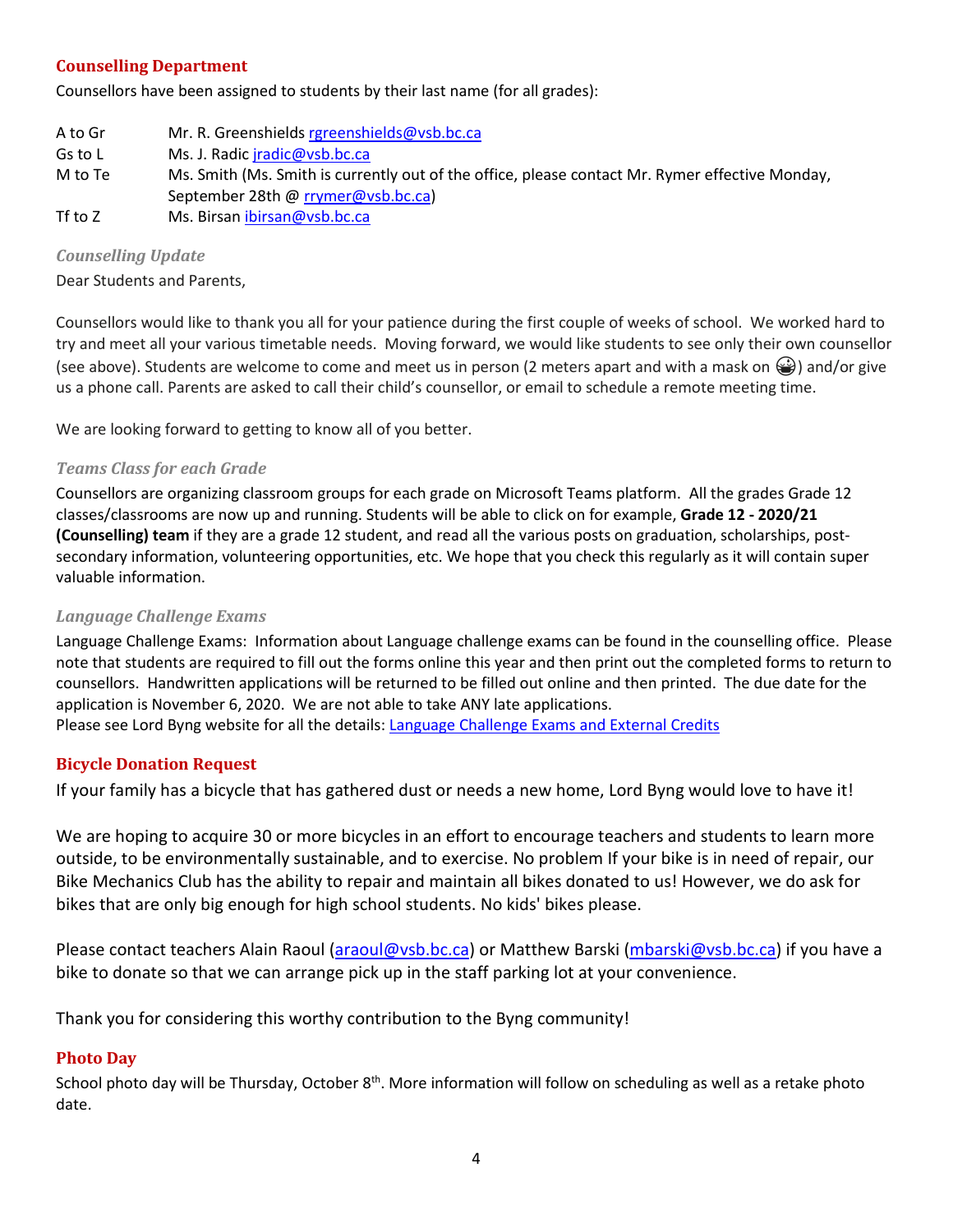## <span id="page-4-0"></span>**Grade 12 Grad Photo Session**

Grade 12 reminder for all grads to have their grad photos taken at Artona Studios from **Sept 25-27, 2020**. The studio has been booked for Lord Byng students. Students need to make an appointment.

<span id="page-4-1"></span>Please see link for more info and to book your appointment:<https://artona.com/schools/BYNG/programs/graduation>

## **Gallery Show - Call to Artists**

Attention all artists, it is time to show us what you have been upto for the last couple of months. The gallery walls are bare and we need your art. Please bring in the work that you completed during your time of Covid isolation.

Work can be dropped off in the Gallery next week between Monday and Wednesday. Make sure that you include your name and contact information so the work can be returned to you when the show is done.

Please reach out to your current or former art teachers if you have any questions: Mr. Hartley-Folz [\(jhartley@vsb.bc.ca\)](mailto:jhartley@vsb.bc.ca) Ms. York [\(lyork@vsb.bc.ca\)](mailto:lyork@vsb.bc.ca) Mr. Bowen [\(wbowen@vsb.bc.ca\)](mailto:wbowen@vsb.bc.ca)

## <span id="page-4-2"></span>**Cross Country**

We are still waiting for approval from the school board to start practices. With the uncertainty of whether sports will be able to happen this year, cross country may be more feasible than other sports as far as maintaining social distancing is concerned.

Aside from being a great sport in it's own right, cross country is a great way to get in shape for other sports, or just to stay fit in general. Since students will only have class PE class for a maximum of 10 weeks, or perhaps not at all, cross country would be a great way to maintain or improve your fitness.

The Lord Byng Cross Country Team has long tradition of excellence. Last year, all four divisions qualified for provincials, with the Senior Girls team winning the bronze medal and Eli Mullin (while in grade 8) finishing in the top 25 for Junior Boys, competing against grade 9's and 10's. Whether you want to join for intense competition, fitness, fun or to be a part of a school team, the cross-country team is a great team to join. We do not cut anyone from the team!

We will be having a meeting and perhaps a run on Monday, September 21<sup>st</sup>, at 3:30 pm at Camosun Track (beside Queen Elizabeth School). We are still waiting to hear what we can and cannot do. If you (or your child) would like to receive information about cross country, please contact Mr. Jack at **bjack@vsb.bc.ca** and I will add you to my email list. If the first meeting/practice has to be re-scheduled, I can let you know by email. In the meantime, please try to get some practice runs in on your own! Go Grey Ghosts!

<span id="page-4-3"></span>Mr. Jack

## **PAC News**

Dear Byng families,

Thanks to everyone who was able to join us last night - we had over 100 parents and caregivers join in! For those of you who could not join us, a link to the recorded meeting is below along with a link to the questions submitted in advance and the approx. time stamp during the video meeting in case you are searching for a specific answer. Lots of great information was shared last night so if you still have questions about what is happening at Byng, we encourage you to listen to the recording. Sincere thanks to Principal Wilmann, Vice-Principals Mr. Vulgaris, Teacher Representative Ms Sheppet and Lead Counsellor Ms. Radic for taking time to join the meeting.